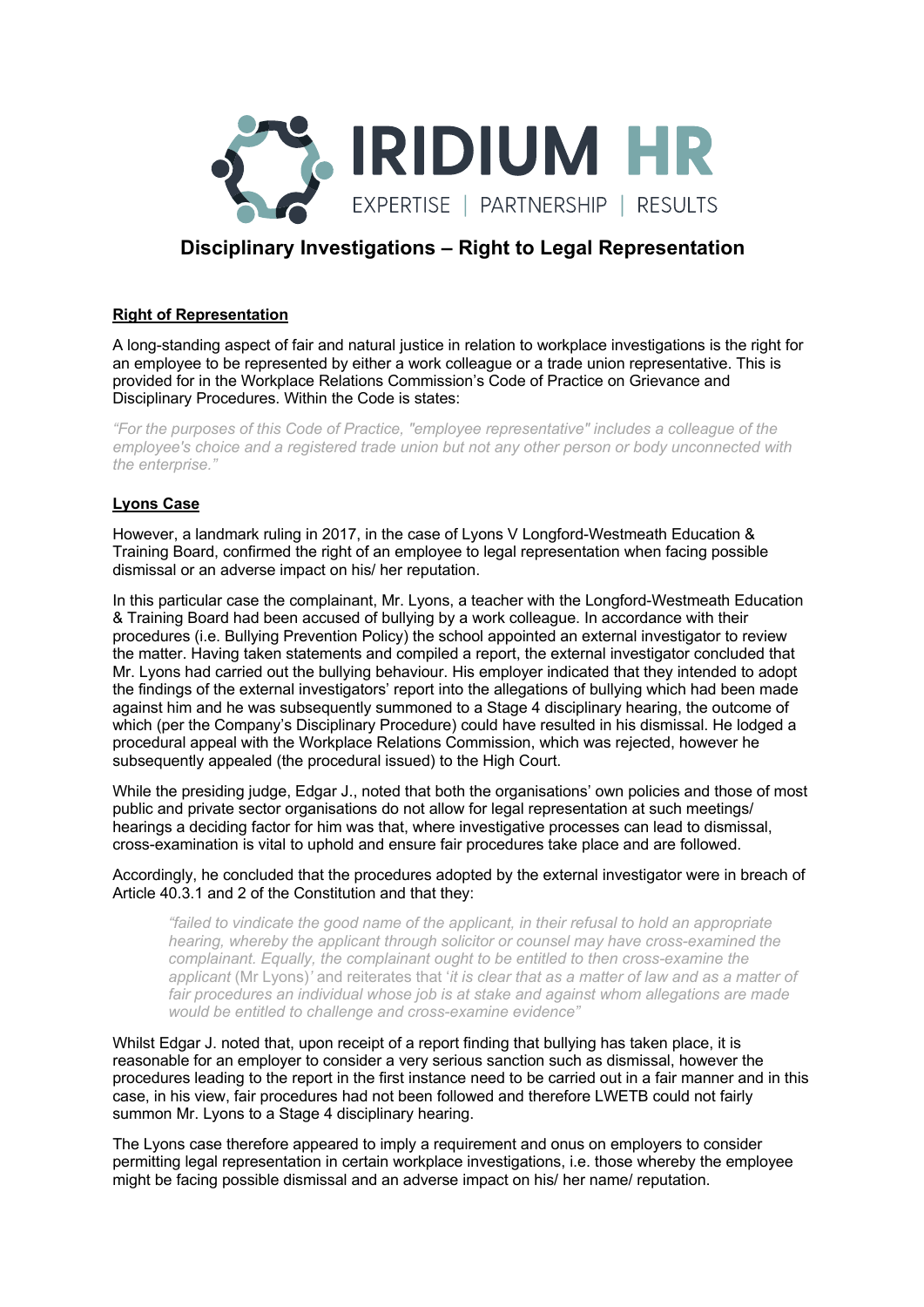## **McKelvey Case**

However, in a further development in this area in 2018, specifically in the case of Irish Rail V Barry McKelvey, the Court of appeal found that **an entitlement to legal representation exists only in** *exceptional circumstances*.

In this case, Mr. McKelvey had been accused of gross misconduct by way of theft of fuel arising from Company issued fuelcards. As in the Lyons case, Irish Rail's internal company procedures did not allow for legal representation in relation to the investigation of such matters.

Based on the earlier judgement in Lyons (2017), the High Court found that it would be contrary to the principles of natural justice and fair procedures to require Mr McKelvey to engage with the proposed disciplinary hearing without the benefit of legal representation. However, the Court of Appeal took a different view in this case.

#### The presiding judge, Irvine J., commented as follows:

*"While it is true to say that Mr McKelvey faces a disciplinary inquiry which could lead to his dismissal and which has the further potential to impact on his future employment prospects and his reputation, in this regard he is no different to a very substantial percentage of employees facing allegations of misconduct in the workplace. In my view, the allegation of misconduct made against Mr McKelvey is a straightforward one and I am not satisfied that he has identified any factual or legal complexities that may arise that he should not be in position to deal with adequately with the assistance of [his trade union representative]."*

In rejecting the appeal and delivering his judgment, Irvine J., referenced a leading case on disciplinary investigations, *Burns and Hartigan v Governor of Castlerea Prison of 2009* and the tests within this case as to circumstances surrounding which legal representation might be consider/ permitted, i.e.:

- the seriousness of the charge and the proposed penalty;
- whether any points of law are likely to arise;
- the capacity of the particular person to present his or her own case;
- procedural difficulty;
- the need for reasonable speed in making the adjudication, that being an important consideration; and
- the need for fairness between the different categories of people involved in the process

It was found that, taking all of the above into consideration, the circumstances did not exist so as to allow Mr. McKelvey a legal representative during the operation and application of the company's internal procedures.

Therefore, the more recent McKelvey case provides a precedent for the position that there is **no** *routine* **right** to legal representation in workplace investigations and that a number of factors should be taken into account.

#### **What to Consider**

The nature of allegations against an employee, any potential adverse impact on his/ her reputation, the potential for an employee to lose his/ her job and an overriding commitment to adhering to fair procedures are a number of factors to consider when deciding on whether or not to permit an employee to bring a legal representative to a formal workplace investigation.

The issue of cross examination should be adhered to regardless of legal representation in order to ensure fair procedures. Whilst courtroom type cross-examinations are not anticipated, an accused employee should always have the right to challenge and respond to allegations being made against him/ her and evidence presented to them which could have an adverse impact on their job and reputation.